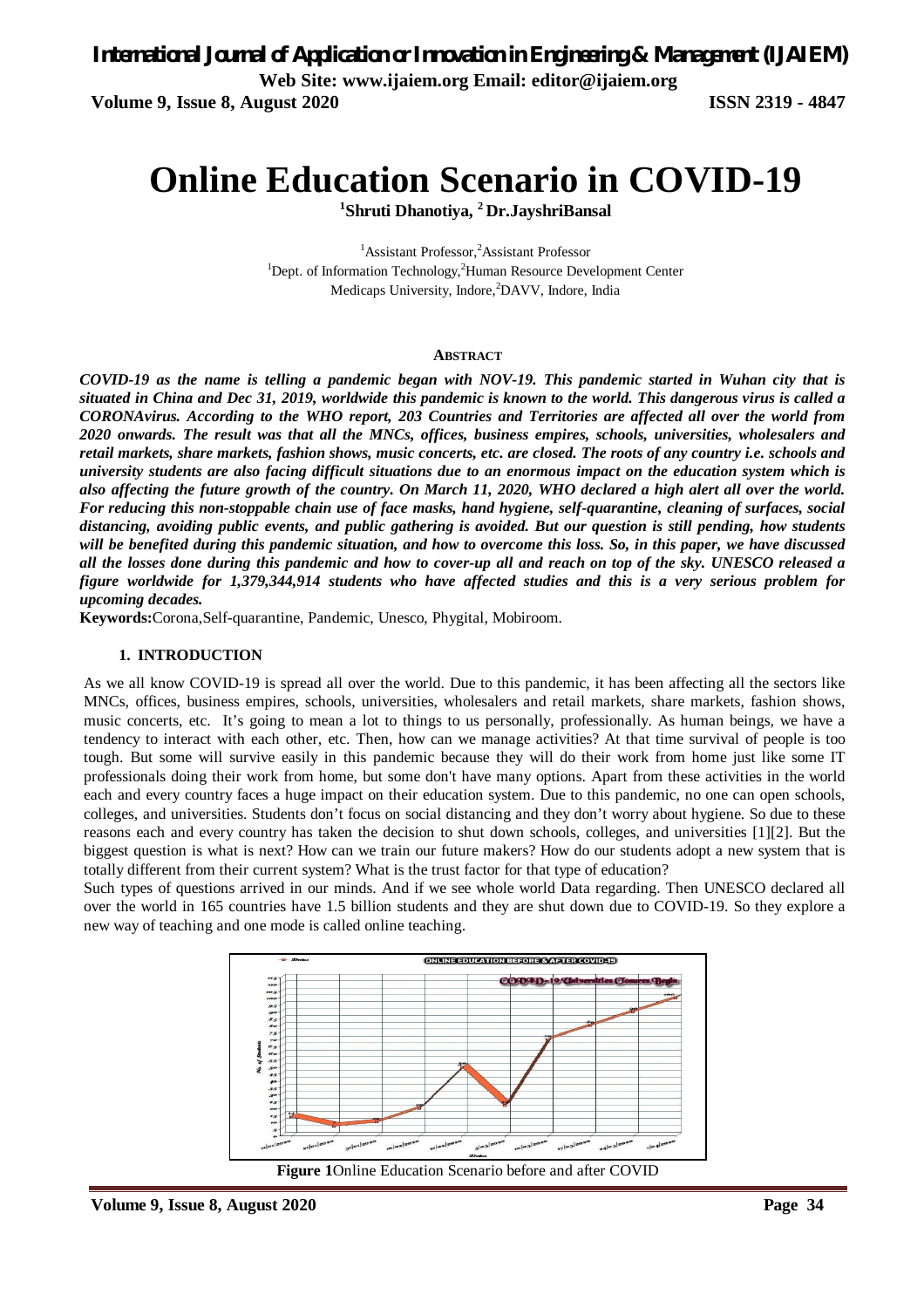## *International Journal of Application or Innovation in Engineering & Management (IJAIEM)* **Web Site: www.ijaiem.org Email: editor@ijaiem.org**

**Volume 9, Issue 8, August 2020 ISSN 2319 - 4847**

In the above graph (figure 1), you can easily analyze that due to COVID most of the students move forward to online learning. The graph is exponentially increasing when the COVID impact increases. Here x-axis shows the dates and yaxis shows the number of students. In the mid of March, most of the students adopt online learning [3].

But is this mode of teaching satisfying to both scholars and professors? Same this type of problem faced day by day and except online learning no other solution we have ever seen. This big step i.e. online teaching is taken. Because in the mid of March most of the institutes are shut down due to COVID19. After waiting for 15 days no situation is seen for reopening [4]. Some countries have been working on an online education system over a decade. But the adoption of the system is in very low percentage and people need to attend classes physically.

#### **2. PHYGITAL:- Engine of Physical & Digital Education**

Let's start with a journey. Which I believe is next to normal or a new normal, coming back to in its sense and called PHYGITAL world. You know, the World Economic Forum says that there is no return after COVID. But there is a path forward, and I think that is going to redefine normal scenes. In the future, we normally see in the world combination of a DIGITAL and PHYSICAL system.Now onwards the whole education Eco-system is shifting towards the digital mode from in schools to universities. In the present session from July, all the classes are online and exams also [5]. Now, most of the students have started taking classes online. Is that going to be next to normal for us? But I think this is just the start of a very-very different world. That's what we look for and something that we have to adapt to and we have to be adopted to sustain and grow to and this world is a combination of physical and digital [6].

How is going to be different, I think no one can know about it but I think we have an idea of how a world is going to be looking at PHYGITAL. For the next two years, I am specific to higher education, now we are going through a lot of changes. Educational institutes are trying to find the best entire solution for going to PHYGITAL [7].

We can probably have a very visual imagination of a PHYGITAL world that is going to be and this is going to be a student in that PHYGITAL higher education space. The world around us students is very different. The world of learning is going to be very -very different and the new normal world is very different from the student because the student is the center of a university or an educational institution. It's going to be very different from all of us. The next frontier of innovation starts from inside the classroom. And believe me, this is where the whole world (Physical and Digital world) will converge is very-very different from what you have seen. Till now thousands of years of the education system in India are going to be very-very different [6]. In that positive aspects of physical experiences will integrate with the useful opportunity offered by technology or what we called the digital world. It's going to be the synergy between realism, virtualize, and yourself. Now, the real-world experience will become more engaged with this digital teaching practice. In the real world scenario, thanks to interactive mobile technology or any technology, this enhances mobility.

#### **3. The classroom is now MOBIROOM (Mobile classroom)**

When learning is meant not for acquiring knowledge but to groom one's innate talent, it is not an easy task. You know a few years back what you have seen in the education system.Your classrooms are to be integrated with your mobile devices or a laptop or a tab. The learning is going to happen in a very-very seamless manner, blurring all boundaries [7]. So learning is very seamless through the experiences, that is why educators are not going to be more called educators. Now they are called learning experience designers. During learning, we will experience blurring of all boundaries, technologies for learning. Access to high-end technology: the joy of learning is going to be augmented. When technology is going to be learned in every aspect of learning. Then we move with augmented reality and virtual reality [6] [7].

The blurring of the physical and digital world is what we called the PHYGITAL world. How it is going to impact the higher education system. The impact of the education system is huge. Every one of us will have to invite that change. Some will have to face challenges in these but they will have no choice. Colleges, universities have gone through multiple periods of change and transformation since there was an emergence almost 1000 years ago. Each time institutions have adopted the changes and survived. The diagram below shows that in the past, we have a traditional way of teaching and now we are shifting to digital world and everything is moving towards it.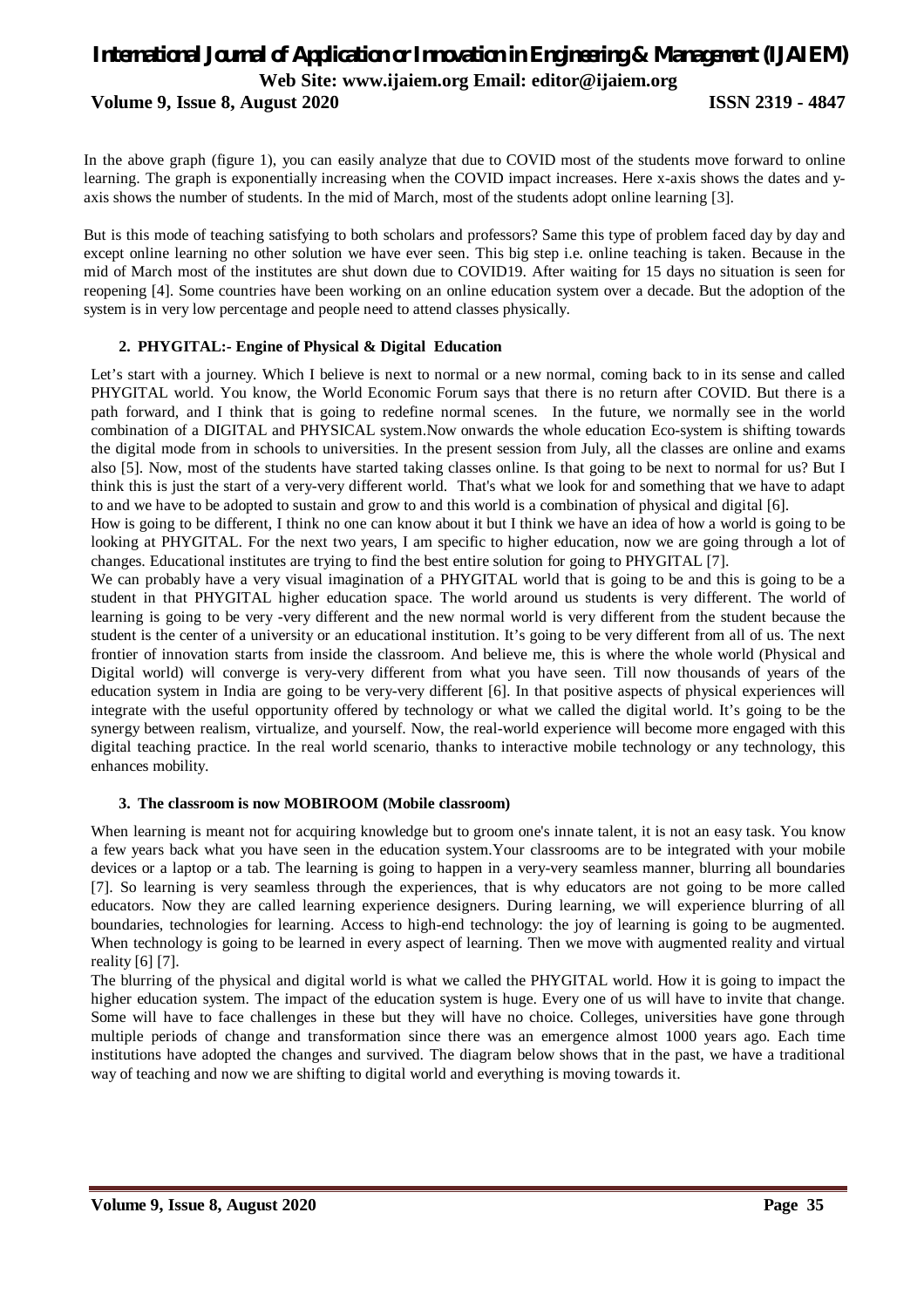# *International Journal of Application or Innovation in Engineering & Management (IJAIEM)*

**Web Site: www.ijaiem.org Email: editor@ijaiem.org**

**Volume 9, Issue 8, August 2020 ISSN 2319 - 4847**



**Figure 2** Moves on PHYGITAL Education

This change is going to be the very first step to consider as normal. You remember the old library that is no longer a part of the university today. These are some of the most deserted spaces in university today because of technology. This online mode is going to be in the next classroom (From Physical Campus to online degree) [7] [8]. There is going to be an emergence of online degrees which are physically tied, which have a combination of a physical to digital. This is going to change the ideal framework for higher education institutions to embed PHYGITAL strategies.

#### **4. Trending Changes in Higher Education**

| S.no           | <b>Changes in Higher Education</b>   | S.no | <b>Changes in Higher Education</b>      |
|----------------|--------------------------------------|------|-----------------------------------------|
|                | <b>Integrated Learning Solutions</b> | 9    | Personalized Learning                   |
| $\overline{2}$ | Faculty Up scaling                   | 10   | Formative Assessment                    |
| 3              | Digital Ethics and Privacy           | 11   | Artificial Intelligence Learning        |
| $\overline{4}$ | <b>Augmented Reality</b>             | 12   | <b>Wireless Presentation Technology</b> |
| 5              | Internet of Things                   | 13   | <b>Bite-Size Learning</b>               |
| 6              | <b>Online Education</b>              | 14   | <b>Block chain Technology</b>           |
| 7              | Changing Role of a Teacher           | 15   | <b>Smart Spaces</b>                     |
| 8              | <b>Smart Campus</b>                  | 16   | Nudge Tech                              |

All of these you heard, but you know this is the slow change that could happen in the entire COVID scenario and the world will be changed. Such trends are going to come much-much faster like a Meteorite. You have no option to adapt to all these changes happening in the higher education skills [9]. Most of these technologies must work together to make sure timely, personalized interaction with teachers, students, staff, university stakeholders, and this is a whole new ecosystem. Some of the description you see in the education system is going to be very-very different that you probably have never seen. The classroom as you see it today will seize to exist right in front of your eyes. This is going to change the whole infrastructure which is called walls in a classroom. The walls of your classroom that you see around you are going to be changed. They will no longer play a separation role you had between classrooms. From blackboard and chalk, go through a whiteboard and digital monitors, and this era is called interactive walls. Now the walls of your classroom speak to students. Students are now attending classes through mobile phones and they are free to move around the world. By using augmented reality is going to download the content; students have stored the content into digital devices. Another thing that changes inside the classroom is a seating desk. The desk is going to evolve today. You have a wooden desk. Tomorrow these desks are going to evolve or part of the PHYGITIAL revolution in the learning space. These desks will evolve and become interactive devices and help students to submit their work, assignments, homework everything to a cloud-enable system, or cloud accounts. Teachers can access to guide them whenever they need [9][10].

#### **5. For sustainability need education**

Till now, everybody talks about sustainability. Every area of a work education has the power to lead sustainability. Education of the future will have the power to lead the way and become a place. Where learning to live in a sustainable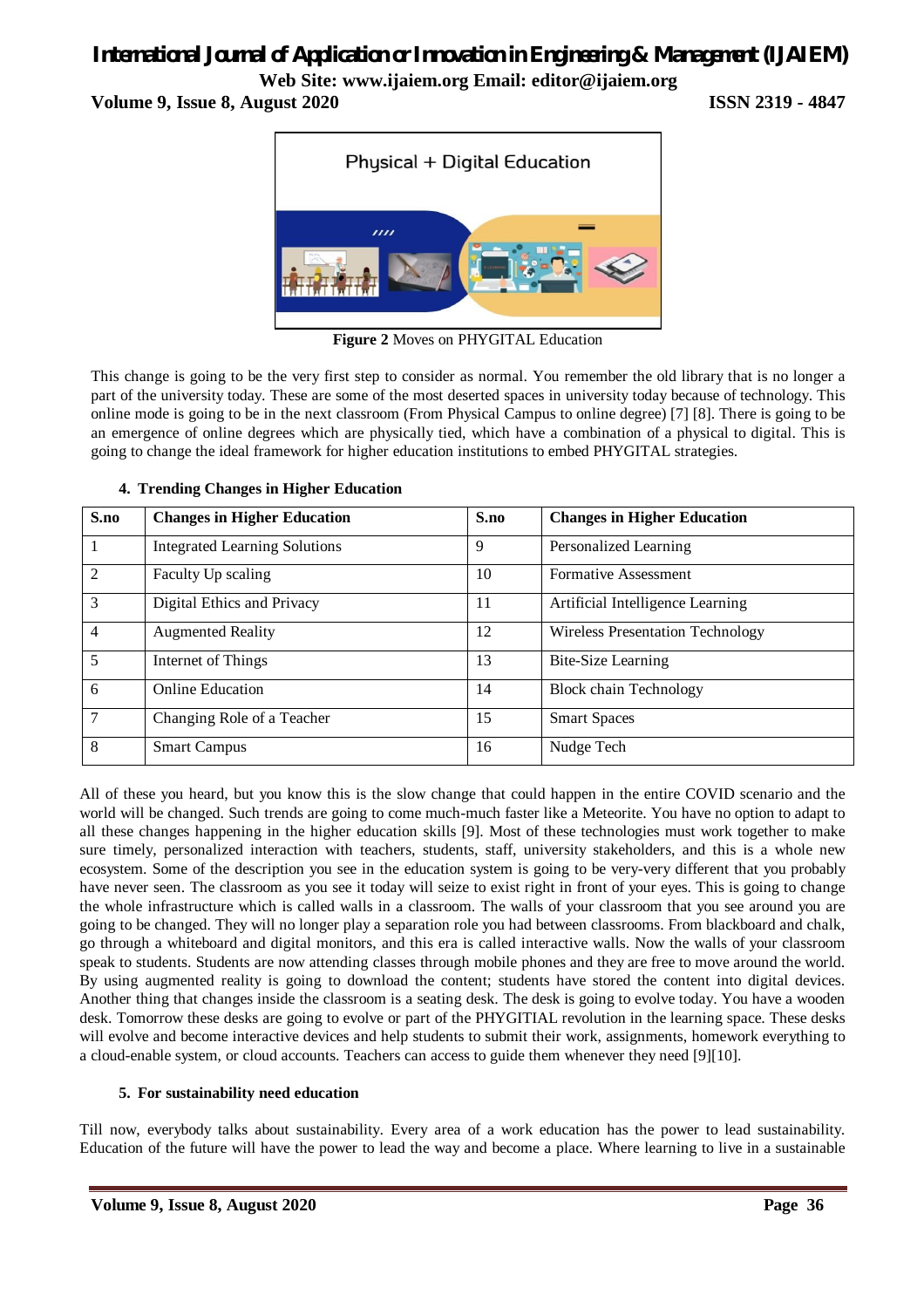# *International Journal of Application or Innovation in Engineering & Management (IJAIEM)* **Web Site: www.ijaiem.org Email: editor@ijaiem.org**

#### **Volume 9, Issue 8, August 2020 ISSN 2319 - 4847**

way is very important. It will lead to sustainability and shows acceptability all over the world. The technology will help youngsters understand this and follow the path.

#### **6. Virtual labs are an impressive learning**

Universities are already talking about and implementing virtual labs. Students can access these virtual laboratories from any device. Tomorrow these virtual laboratories are also going to change immersive learning experiences called Holograms. The next couple of years require virtual labs and learners get to see touch experience through it. What a show in labs in a more authentic way to the learning becomes more immersive. Holograms can help to make this happen, by engaging learners' attention and providing them to better content literally imposing them into that content. This is going to be the next lab and used in the future. They're going to be called experience centers and even students can see on the screens. Even students can see on your screen, and students will not be even physically available there. They would probably be using virtual reality classes. This is two-year beyond were you standing today [9][10].

#### **7. Universities looking for some strategies**

In the first two years, they want to move beyond physical strategies. They're going to build a digital infrastructure to implement the services. Everything that you have access to the university is going to be a digital form. University will start collecting data, processing data, analyzing data, and using it for better forecasting. It will take better decision making, for better evaluating the learning outcomes. Learning is going to be all through digital experiences. Now, your building physical space will be going to reduce and replace future-ready structures enabled with technologies, instead of brick-and-mortar structures [11]. Resilience, from a student's perspective, from a university perspective, from the ecosystem perspective is going to be built like never before.

#### **8. Conclusion**

Due to COVID-19, the lockdown is increased day by day; due to this education, society is not prepared for that. Schools and universities are facing a major interrupt in students learning. We have one solution i.e. PHYGITAL education already discussed in this paper but I think one more solution is there i.e. Flipped Classes concept. This flipped class concept and it will be one of the solutions for the future. But still, each and every platform is in the initial and immature state. Furthermore, research work is required to implement it and to rectify the issues at the student's side.

#### **References**

- [1] G R Cheney, B BRuzzi, K Muralidharan, "A profile of the Indian education system. Prepared for the New Commission on the Skills of the American Workforce", National Center on Education and the Econom, 28pg: 2005.
- [2] D Oblinger, J Kidwell, "Distance learning: Are we realistic?" Educause Review, 35: 30-34, 2000.
- [3] S W X Ong, Y K Tan, P Y Chia, T H Lee, O T Ng, M S Y Wong, K Marimuthu, "Air, surface environmental, and personal protective equipment contamination by severe acute respiratory syndrome coronavirus 2 (SARS-CoV-2) from a symptomatic patient", Jama:2020.
- [4] "Coronavirus. Geneva world Health organization", 2020.
- [5] Online courses. Government of India Ministry of human resource development, 2020.
- [6] Bulbul Dhawan, "COVID-19: How smart classrooms are transforming India's education system", May 5, 2020. [Online]. Available:https://www.financialexpress.com/education-2/covid-19-how-smart-classrooms-aretransforming-indias-education-system/1948670/
- [7]**RichaChoudhary** "COVID-19 Pandemic: Impact and strategies for education sector in India. [Online]. Available:"https://government.economictimes.indiatimes.com/news/education/covid-19-pandemic-impact-andstrategies-for-education-sector-in-india/75173099
- [8]DeepaliKasrekar and GayatriWadhavane-Tapaswi "Impact of COVID-19 on Education System in India".[Online]. Available:https://www.latestlaws.com/articles/impact-of-covid-19-on-education-system-in-india/16 May 2020
- [9]Technavio "Research Report with COVID-19 Forecasts Online Education Market In India 2020-2024". [Online]. Available:https://www.businesswire.com/news/home/20200525005226/en/Research-Report-COVID-19-Forecasts-- -Online-Education.May 25, 2020
- [10]ACADEMIC IMPACT" COVID-19 and Higher Education: Learning to Unlearn to Create Education for the Future. [Online].Available:"https://academicimpact.un.org/content/covid-19-and-higher-education-learning-unlearncreate-education-future.4 May 2020